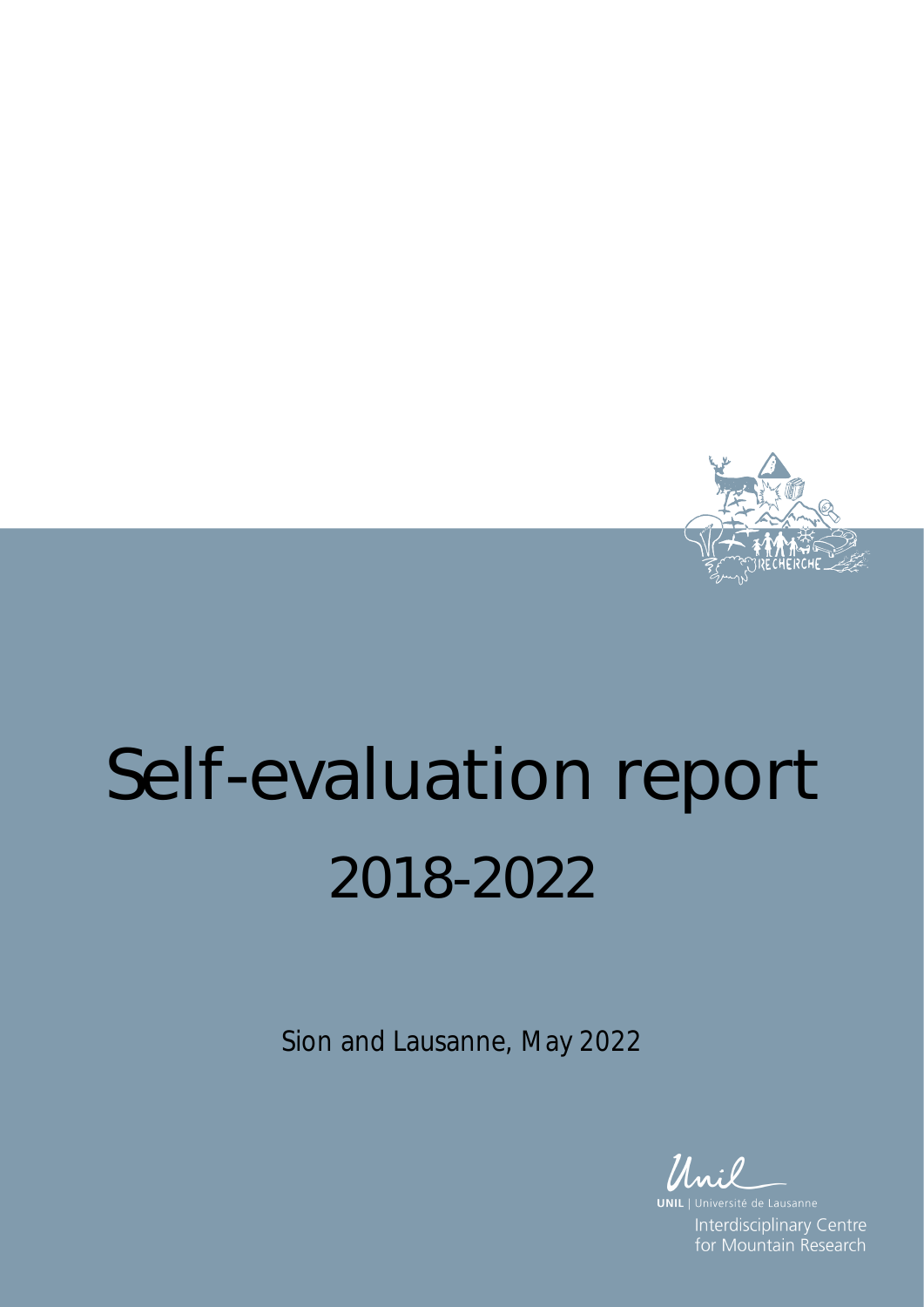

# **CIRM self-evaluation report** *2018-2022*

# **1. Background**

The Interdisciplinary Centre for Mountain Research (CIRM) is one of the five strategic interdisciplinary research centres (CIR) at UNIL. It was approved by the UNIL Rectorate on 29 March 2018 and inaugurated on 2 November 2018 for a period of 4 years. The end of the mandate has been set for 31 December 2022. This self-evaluation report establishes an overall assessment of the CIRM's activity during these four years. It follows the recommendations of the practical guide for the evaluation of CIR established by the UNIL Rectorate.

In order to produce this self-evaluation report, we adopted a participatory approach in several stages. During the General Assembly - which brings together all CIRM members and partners - on 6 December 2021, a series of workshops were held to gather their opinions on the assessment of CIRM's activities, and then a synthesis was done by the CIRM team, which met on 15 December 2021 and conducted a SWOT analysis. This SWOT analysis was discussed and completed by the CIRM Board on 26 January 2022. The CIRM Director then drafted the self-assessment report, with the support of the CIRM team for the collection of factual data. This report was discussed by the CIRM Board on 29 March 2022, and then submitted to CIRM members and partners for feedback during April (including the collection of testimonies; *Appendix 1*), before the final version, translated into English, was produced.

#### **2. History, missions and objectives of CIRM**

The CIRM was created at the initiative of the Faculty of Geosciences and Environment (FGSE). In the preparatory documents, dated November 2016, it was specified that what was then called the *University Mountain Observatory (UMO)* project was part of a double institutional context: the development of the faculty project RechAlp, focused on the Vaud Alps and which mandate was coming to an end, and the willingness to strengthen UNIL's presence in the Sion site, until then focused mainly on tourism studies, by adding a second research pole, focused on mountains. The report announced three main objectives: (i) the coordination of mountain research within UNIL; (ii) the strengthening of disciplinary and interdisciplinary research on mountains; (iii) the development of research oriented to the needs of mountain territories (transdisciplinary research), notably through citizen science actions.

After preparatory work within the FGSE, Dean René Véron submitted on 19 December 2017 a proposal to the UNIL Rectorate for the creation of a *Research Centre for Sustainable Development of Alpine Regions*, with six objectives to be prioritised: (i) transdisciplinarity; (ii) interdisciplinary scientific research; (iii) coordination of "flagship" projects in the field of sustainable development of mountain regions; (iv) collection, editing and dissemination of open access data; (v) communication of scientific and applied research activities; (vi) scientific services. It mentioned two privileged research areas: the Vaud Alps, in the continuation of RechAlp, and the Valais Alps, which made it possible to cover medium and high mountain territories, without forgetting the lowland regions in the Alps (Chablais). At the same time, the FGSE included in its academic planning the creation of a new position of professor in geography of mountain resources, to be attached to the Institute of Geography and Sustainability (IGD) and to the Sion site, a request to which the UNIL gave an agreement in principle on  $1<sup>st</sup>$  March 2018. The appointment procedure took place during the academic year 2018-2019 and Prof. Laine Chanteloup took up her position on  $1<sup>st</sup>$  October 2019.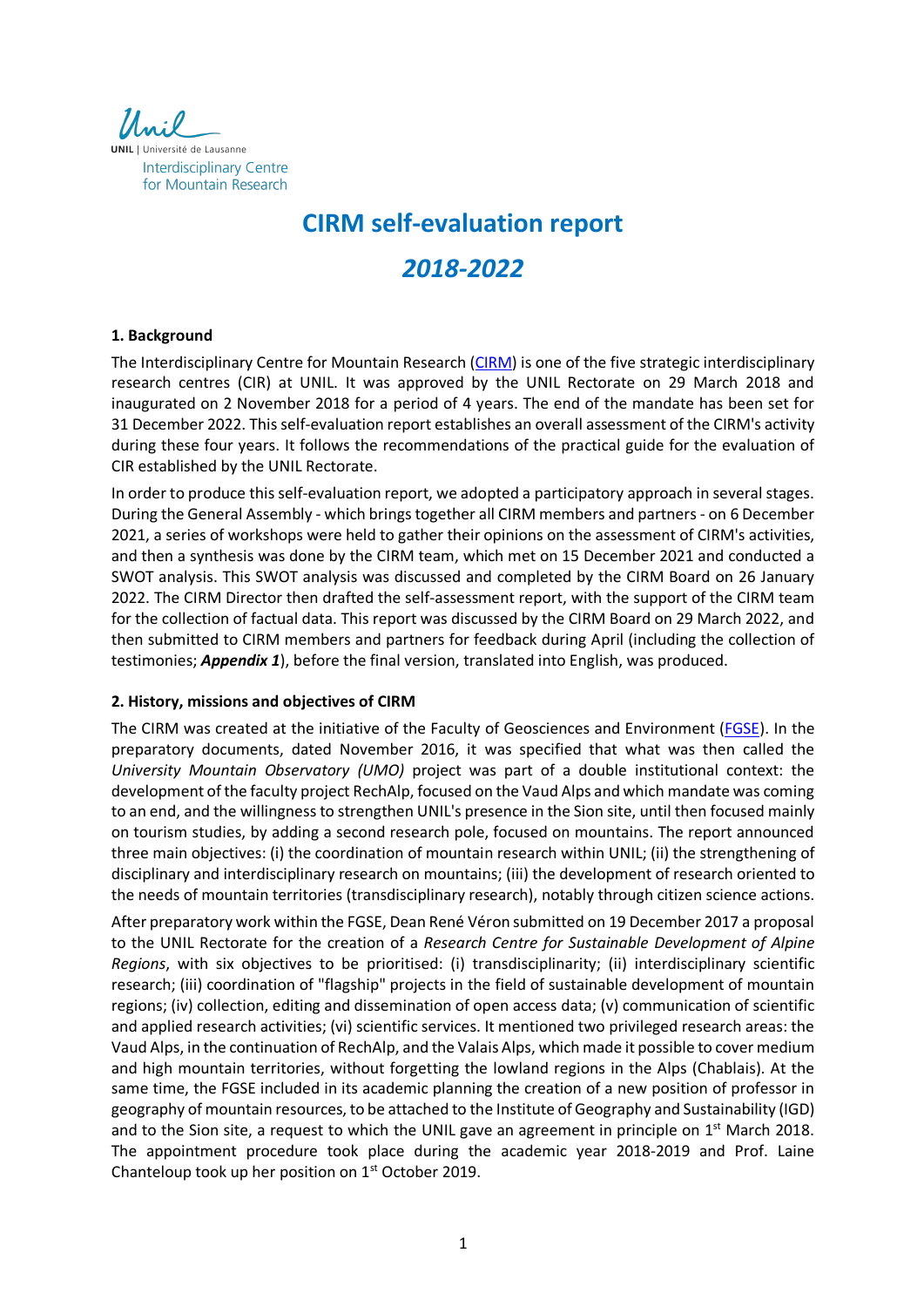The spring of 2018 was dedicated to a start-up phase, with the hiring of a project manager (Gabriela Werren) to gather information from potential members and to specify the missions and organisation of the centre. A report (*Appendix 2*) was published and used as a roadmap for the establishment of the CIRM.

# **3. Portrait of the CIRM**

# *3.1 Structures*

From the outset, the CIRM was intended to be a flexible, inter-faculty structure open to the mountain areas of Western Switzerland. It is composed of members from five UNIL faculties (Fig. 1) and is administratively attached to the Faculty of Geosciences and Environment (FGSE). The relations between faculties are the subject of an *agreement* (*Appendix 3*) and a *regulation* (*Appendix 4)*, which are currently being discussed with the faculties concerned. The structure and missions of the CIRM were described in an article published in 2020 in the journal *Mountain Research and Development*  (Reynard et al., 2020; *Appendix 5*). This article emphasised the role of CIRM's structure in operationalising inter- and transdisciplinarity at university and territorial levels.

To support its dual inter- and transdisciplinary character, the CIRM has two main components: members and partners. The *members* are researchers (professors, lecturers, research fellows, postdocs, doctoral students) affiliated to the University of Lausanne and working in one of the five faculties. The number of members has followed an upward curve, from 43 in 2018 to 96 in April 2022 (Fig. 1).

The *partners* (Fig. 1; *appendix 6*) are research or scientific dissemination institutions active on issues related to mountain regions. In May 2022, CIRM has 20 regional and national partners (research centres, museums, parks, associations and foundations) and 4 international partners: Global Mountain Biodiversity Assessment (GMBA), International Mountain Society (IMS), Mountain Research Initiative (MRI), and Labex ITTEM. The choice of partners is based on two criteria: research and/or dissemination activities in the field of mountains.



*Fig. 1 CIRM organisation, members and partners.*

CIRM has three formal structures: the assembly, the board and the team (Fig. 1). The *assembly* includes all CIRM members and partners and meets once a year. It has a discussion and communication function, but no deliberative function. During the analysed period, the assembly met four times: on 2 November 2018 in Sion (inauguration of the CIRM), on 14 November 2019 in Lausanne (presentation of three international interdisciplinary projects), on 19 November 2020 (online workshop "What do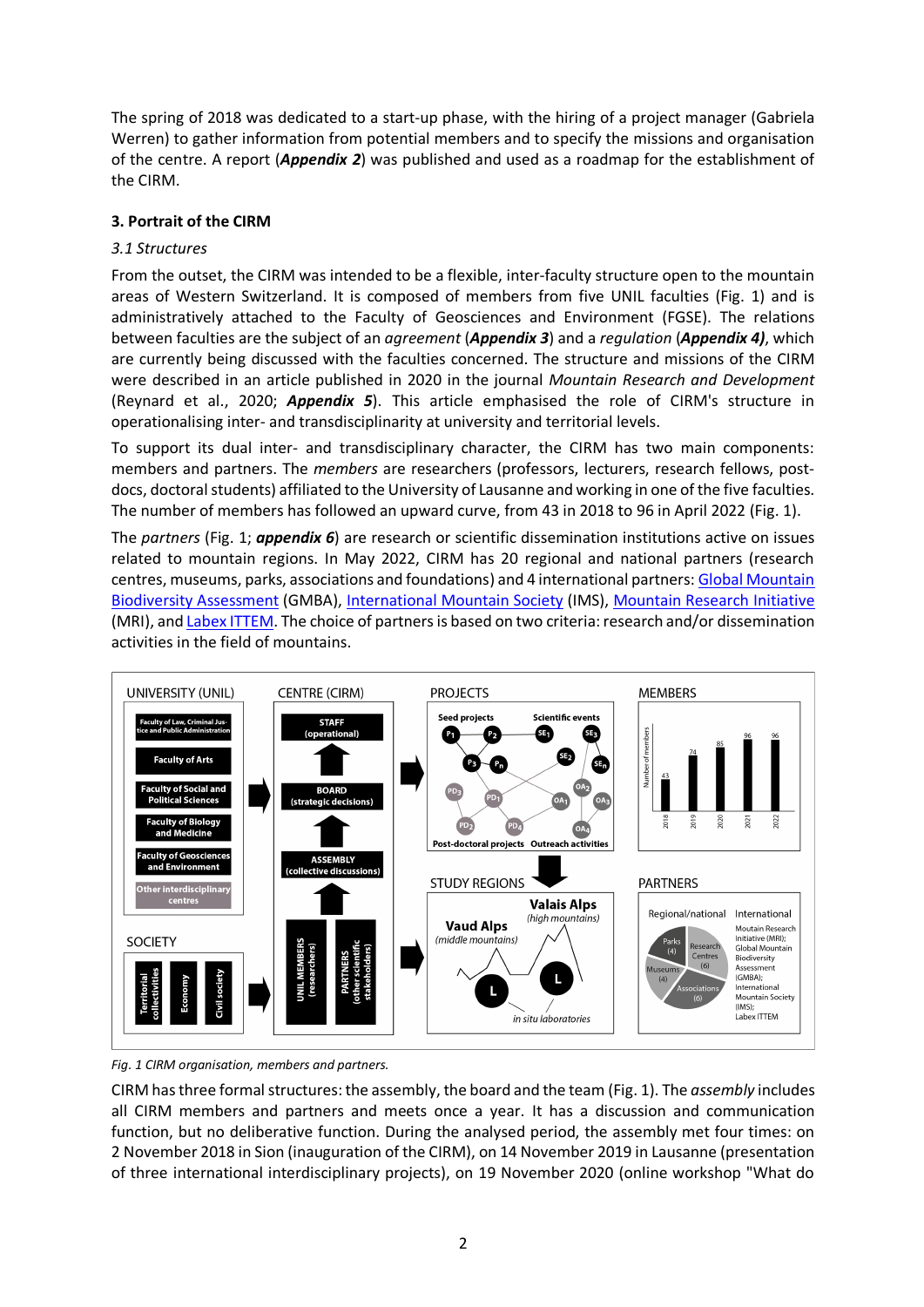you expect from the CIRM?") and on 6 December 2021 in Lausanne and online (workshop to assess four years of work).

The *Board (Appendix 7)* is the deliberative body of the CIRM. It is chaired by the Dean of the FGSE (or his representative) and is composed of one representative per faculty and four members of the society (two per canton of Vaud and Valais). Representatives of the Competence Centre in Sustainability and the Interdisciplinary Centre for Sport Research have an advisory vote. Members of the CIRM team are permanent guests, without voting rights. Between July 2018 and May 2022, the Council met 9 times.

The *team* (Tab. 1) consists of the Director, the Secretariat and several collaborators. The Director (**Emmanuel Reynard**) was appointed in 2018 by the Rectorate of UNIL for a period of two years; he was reappointed in 2020 for additional two years, until the end of 2022. He benefits from a 28-hour annual leave of absence from his courses. The secretariat is provided by **Christelle Monnet for** 20% of her activity rate (10% from the CIRM budget and 10% made available by the IGD). A coordinator (**Iago Otero**) was hired in November 2018 with an 80% project officer status and the mission to develop CIRM. From October 2020, due to the development of the ValPar.CH research project, his contract as project officer was reduced to 50% and he supplemented his activity with 40% externally funded research. In March 2022, the FGSE increased his rate by 10% for him to take on the role of lead author of the *Transformative Change Assessment* report of the Intergovernmental Science-Policy Platform on Biodiversity and Ecosystem Services (IPBES). Currently (May 2022), Iago Otero's duties are divided into 50% project manager for the coordination of CIRM and the ValPar.CH project, financed by the UNIL Rectorate, 40% research financed by external funds and 10% for the IPBES report. In January 2019, **Mélanie Clivaz** was hired as a project officer at 20%, responsible for communication tasks (website, newsletter) and dissemination. Her rate was increased to 40% in November 2019, to cope with the increased communication needs, and to 60% in October 2020, to take over some of the tasks previously carried out by Iago Otero. In September 2021, we hired a student assistant (Candice Dubath) at 40% for one year to reinforce the organisation of events and to assist a course on landscape launched by the CIRM and the Centre for Historical Cultural Sciences (SHC) of the Faculty of Arts.

| <b>Function</b>                             | From November 2018               | From November 2019               | <b>From November 2020</b>        |
|---------------------------------------------|----------------------------------|----------------------------------|----------------------------------|
| Director (E. Reynard)                       | 1 hour/year of course<br>release | 1 hour/year of course<br>release | 1 hour/year of course<br>release |
| Secretary (C. Monnet)                       | 20%                              | 20%                              | 20%                              |
| Coordinator (project manager)<br>(I. Otero) | 80%                              | 80%                              | $50\%$ *                         |
| Project Manager (M. Clivaz)                 | 20%                              | 40%                              | $60\%$ *                         |

*Table 1 Members of the CIRM team (\* These percentages are financed by the UNIL Rectorate. Iago Otero and Mélanie Clivaz currently have contracts of up to 100%, with additional project funding).* 

We also wanted to develop a training activity by hiring interns, who support the work of the team and are integrated into CIRM projects. Five interns have joined the CIRM team for a few months *(Appendix 8)* and a sixth person will be hired for 4 months, from September to December 2022. Interns have also been hired for *seed funding* projects (see Fig. 1 and *3.2 Budget and support instruments*).

We consider the structures to be efficient, flexible and able to meet the challenges of CIRM.

# *3.2 Budget and support instruments*

The CIRM has been able to benefit from an annual budget of CHF 500,000 made available by the UNIL Rectorate for 4 years (Tab. 2). In some years, this budget was supplemented by the FGSE. From 2020 onwards, the budget was supplemented by external funds, following the award of projects.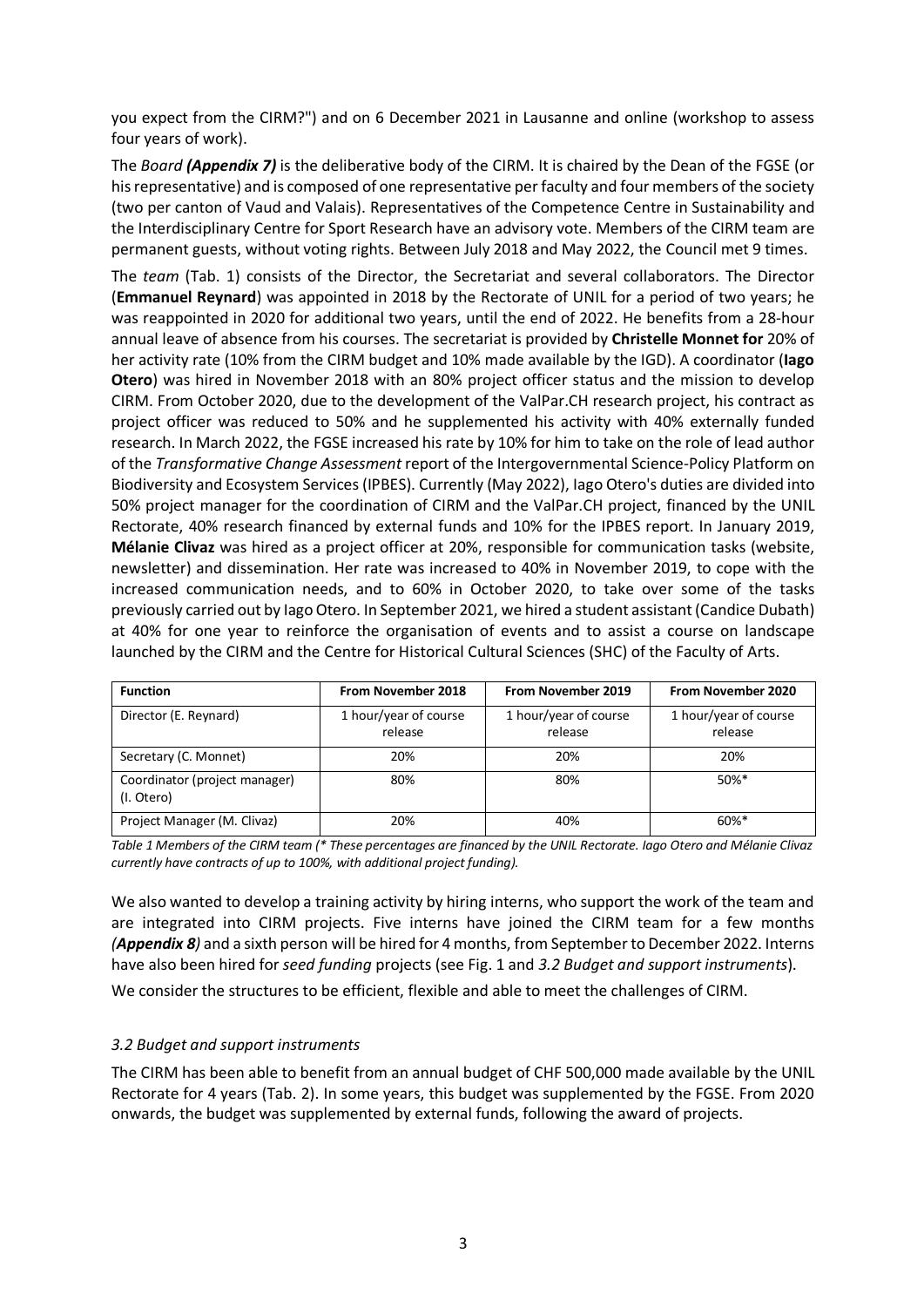|                         | 2018   | 2019    | 2020    | 2021    | 2022*   | Total     |
|-------------------------|--------|---------|---------|---------|---------|-----------|
| Rectorate UNIL          | 36 421 | 500 000 | 500 000 | 500 000 | 463 579 | 2 000 000 |
| <b>FGSE</b>             |        | 80 000  | 190 000 | 55 600  |         | 325 600   |
| <b>Total UNIL funds</b> | 36 421 | 580 000 | 690 000 | 555 600 | 463 570 | 2 325 600 |
| Actual use (2018-21)    | 36 421 | 539 803 | 651 966 | 510 711 |         |           |
| <b>External funds**</b> |        |         | 14 9 27 | 163 600 | 345 988 | 519 515   |

*Tab. 2 Funds (in CHF) available to CIRM (2018-2022). In 2020 and 2021, the lower use of funds made available by the UNIL Rectorate is due to the Covid-19 pandemic.* 

\* Projection; \*\* Research projects (ValPar.CH from 2020; Multifunctional dams from 2021; Forests of Graubünden 2020- 2021; Haut Val de Bagnes, 2021; +4°C, 2022)

Funding from the UNIL Rectorate and the FGSE was allocated in part to the administration of the CIRM (salaries of team members, teaching release for the director, and interns; costs of the CIRM team), amounting to 25-33% of the total funds granted by UNIL, depending on the year, with the remainder allocated to research and dissemination activities. These funds were granted to CIRM members via several research support instruments, generally in the form of calls for projects:

The *postdoctoral research programme* (Fig. 1) was the subject of three calls for applications: in 2019 8 applications were received for two 2-year fellowships; in 2020 5 applications were received for a 2 year fellowship; in 2021 9 applications were received for a 1-year fellowship. In total, 6 postdoctoral researchers were hired (*Appendix 9*). These post-doctoral fellowships have enabled disciplinary advances, particularly in the fields of natural hazards, environmental history, geomorphology and hydrology. We have also been able to strengthen interdisciplinary work, in particular thanks to an innovative project, carried out by the postdoctoral fellows, on the impact of the 1876 Swiss forestry law on hydrology and mountain forests.

The *seed funding programme* (Fig. 1) aims to support the start-up of interdisciplinary projects. It was the subject of one internal call per year and funding amounted to CHF 15,000 to 30,000 per project. Fifteen projects were funded over the four years and several projects led to successive projects or dissemination actions (*Appendix 10*). Each project team was required to participate in 2 to 3 interdisciplinary workshops. In the first year of the seed funding programme, these workshops resulted in a joint paper on interdisciplinarity and serendipity (Otero et al., 2020) *(Appendix 11).*

The *programme of support to scientific events* (Fig. 1; Tab. 3; *Appendix 12*) allows us to support scientific events (colloquia, workshops, seminars, conference cycles) organised by CIRM members. CIRM has its own cycle of interdisciplinary seminars (*Regards sur la montagne*) aiming at fostering interdisciplinary dialogue between members. CIRM also organises ad hoc conferences and its own scientific symposia.

The **dissemination programmes** (Fig. 1; Tab. 3; *Appendix 12*) include activities organised by CIRM to disseminate knowledge to the population of mountain regions. These are one-off events (e.g. events from *Mountain and Society* series), but also larger-scale actions over longer periods: *The Landscape Month in the Val d'Hérens* (2020); *the commemoration events on 1946 earthquakes* (2021); and the participatory science project *Val d'Hérens 1950/2050* (2021-2022).

The **training activities** (Tab. 3; *Appendix 12*) are aimed at CIRM members, the UNIL academic community and the general public. Two courses were organised: *Practising inter- and transdisciplinarity* (26 August 2021, with the Valais Association of Human Science Professionals, AVPSH) and *Landscape through the lens of disciplines* (bachelor's semester course, with the Centre for Historical Cultural Sciences (SHC)).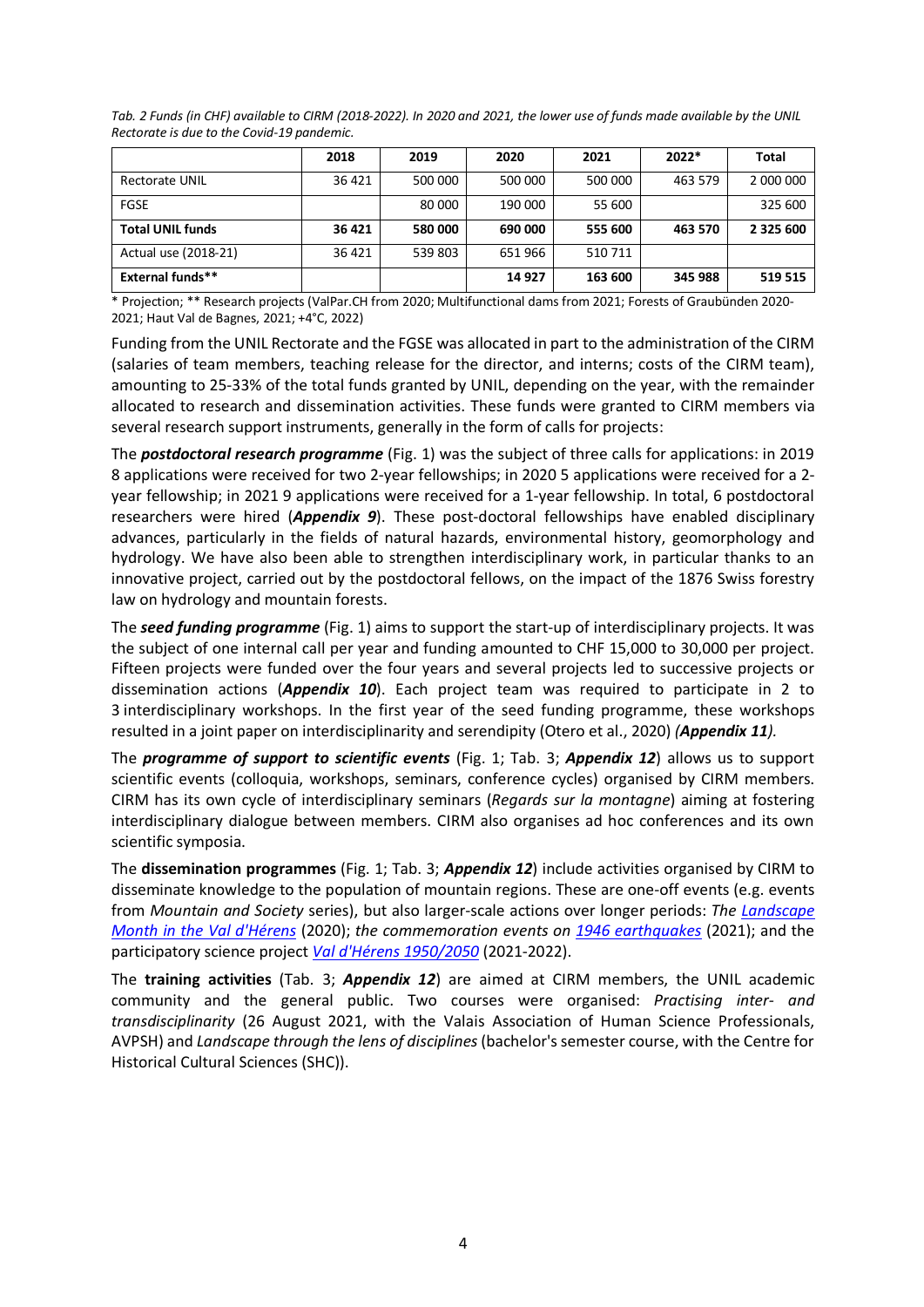|                                                 | 2018 | 2019          | 2020 | 2021 | 2022* |
|-------------------------------------------------|------|---------------|------|------|-------|
| Conferences and cycle Mountain and Society      | 4    | 12            | 8    | 12   | 6     |
| Seminars (including Regards sur la<br>montagne) |      | 13            | 12   | 12   | 14    |
| Seminars organised by members                   |      | 5             | 3    | 6    | 4     |
| Colloquia organised by the CIRM                 |      |               |      | 3    | っ     |
| Dissemination programme                         |      | $\mathcal{P}$ | 3    | C    | າ     |
| Training activities                             |      |               |      | っ    |       |
| Invitations of researchers                      |      |               |      |      |       |

*Tab. 3 Scientific, dissemination and training activities of CIRM (2018-2022).*

\* Projection

#### **4. Activities**

Some of the activities have been described in section *3.2 Budget and support instruments*. See also the three activity reports (*Appendices 13, 14, 15*). Here we summarise the main activities of the CIRM, describing how inter- and transdisciplinarity are operationalised.

#### *4.1 Position and research strategy*

The Board has deliberately opened up CIRM's activities to a broad spectrum of disciplines. In its launch report (2018; *Appendix 2*), 9 research themes were defined (climate and sustainability; change and transitions; natural hazards and risks; mountain society; natural resources; ecosystem services; innovation; terroirs and labels; tourism and health). This non-directive approach allowed everyone to be part of the CIRM. In June 2020, the Board adopted a strategic roadmap for the period 2020-2022, specifying CIRM's positioning in the academic landscape:

*CIRM positions itself as a catalyst for: (i) innovations for sustainability, especially non-technological ones; (ii) fruitful transdisciplinary collaborations in the institutional ecosystem related to sustainability (i.e. all stakeholder groups concerned with sustainability). A good social and institutional embedding allows it to enable the continuum between basic scientific knowledge, applied research, concrete problem solving and decision making by non-academic actors in the medium term, to contribute to sustainability in the long term. The focus is on transformation (of behaviour, social practices, ecosystems, etc.).*

This roadmap allowed the CIRM Board to adopt five **priority projects**:

- *ValPar.CH - Values of ecological infrastructure in Switzerland (2020-2024)*. CIRM is a member of the project management; several researchers attached to CIRM and two UNIL institutes (Institute of Earth Surface Dynamics (IDYST), Institute of Geography and Sustainability (IGD)) are involved in the research. The project is funded by the Federal Office for the Environment (FOEN). The UNIL Rectorate has granted additional funding for the analysis of the interdisciplinary processes in the project.
- *BlueMount - Integrated Observatory of Mountain Environments.* Originally funded as a seed funding project, the project is now an integral part of CIRM, in collaboration with the Alpine Centre for Phytogeography (CAP) and the Global Mountain Biodiversity Assessment (GMBA). The steering committee is chaired by Iago Otero and a postdoc researcher has been hired in 2021-2022 (one year) to finalise the conceptual model. The study area is the Entremont (Valais). The research team is currently exploring funding options for the next phase (from 2023).
- *Val d'Hérens 1950/2050 - Lives, images and practices of a changing territory.* This project was launched in collaboration with the UNIL Service Culture Médiation scientifique (SCMS) for a two-year pilot phase (2021- 2022). It is a collaborative and participatory science project, integrating 9 research projects, citizen science activities and dissemination actions, in collaboration with *La Grange* cultural centre (UNIL). The project is centred on the Hérens valley and a 3-year consolidation phase is planned following the pilot phase.
- Landscape Platform. This project is carried out in collaboration with the Centre for Historical Cultural Sciences (SHC) of the Faculty of Arts. It aims to connect research and teaching activities on landscape at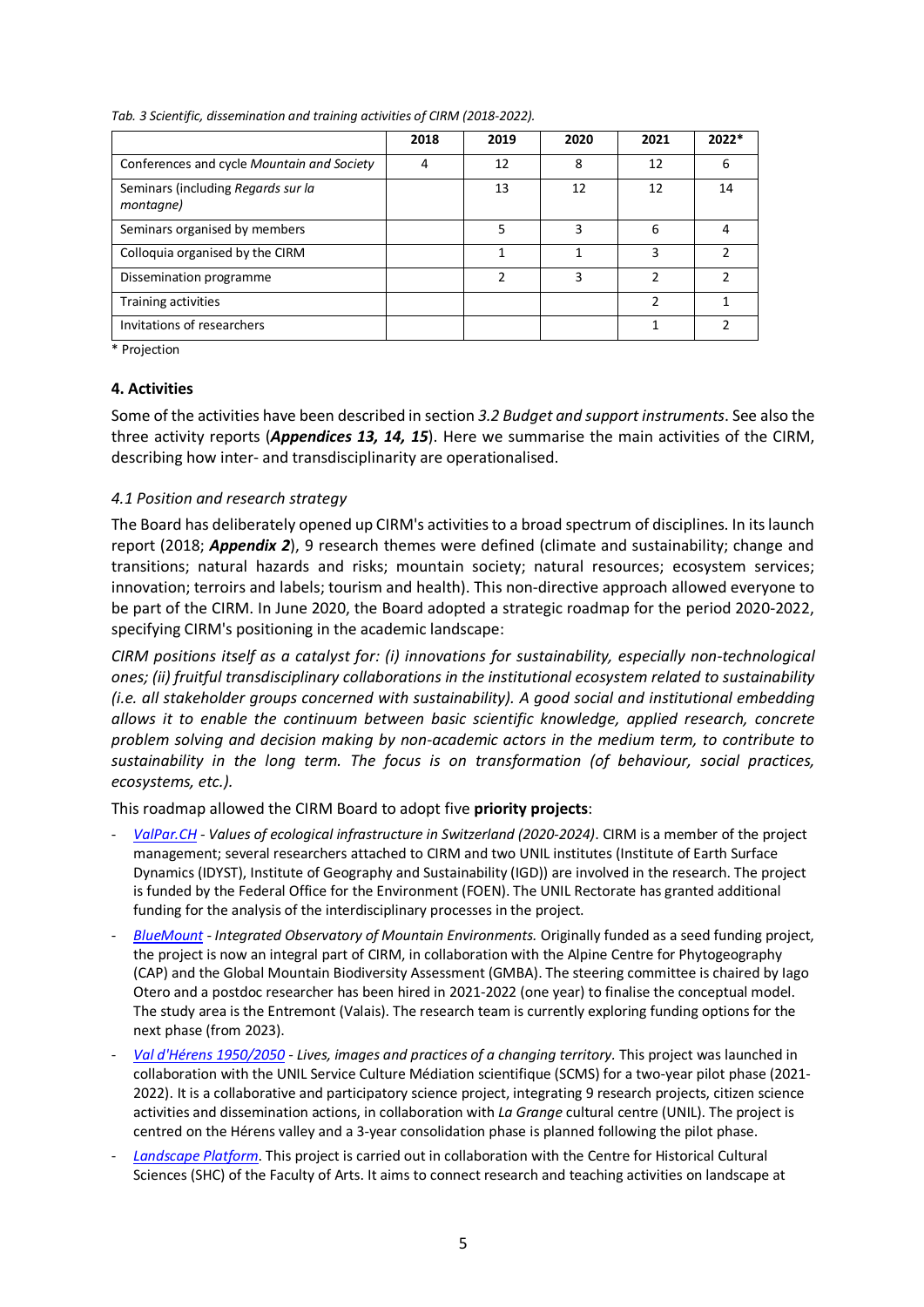UNIL. In autumn 2021, a new bachelor's course*, Landscape through the lens of disciplines,* was launched and in autumn 2022, a colloquium on landscape and mountain infrastructures will be held.

- *Multifunctionality of Alpine reservoirs (2021-2025)*. This project, financed by the company Alpiq and conducted jointly by the Swiss Graduate School of Public Administration (IDHEAP) and by the Institute of Geography and Sustainability (IGD), aims to better define the potential of the multi-use of mountain dams in the context of hydroelectric concession relicensing. A post-doctoral researcher and a doctoral student have been hired.

After a development phase focused on Switzerland in 2018-2020, with the implementation of partnerships with 20 regional and national institutions *(Appendix 6)*, for the period 2020-2022 the focus has been on developing **international synergies**. Since 2019, CIRM co-organises with Mountain Research Initiative (MRI) a "mountain" session within the yearly Swiss Geoscience Meeting (SGM). In 2020-2021, two CIRM teams were awarded a project within the framework of the **Alliance Campus** Rhodanien: one focused on the sustainability of recreational activities in the Espace Mont-Blanc, in partnership with the universities of Grenoble Alpes, Savoie Mont Blanc and Lyon (resp. L. Chanteloup), and the other on the territorial issues of the commons, in partnership with the universities of Grenoble Alpes and Savoie Mont Blanc (resp. E. Reynard). Since 2020, CIRM has been a member of the International Mountain Society, which publishes the journal *Mountain Research and Development*. In 2021, a partnership was established with the laboratory of excellence *Innovations et transitions territoriales en montagne* (Labex ITTEM) with which the *International workshop on inter- and transdisciplinary research institutions on mountains. How to make the difference for sustainability?*  was organised on 21-22 October 2021. A short synthesis was published in the *Journal of Alpine Research* (Balzarini et al., 2022; *Appendix 16*) and a follow-up session (*Mapping transdisciplinary practices in mountain regions*) is organised at the International Mountain Conference (IMC) in September 2022 in Innsbruck. This collaboration with Labex ITTEM has also resulted in the HutObsTour project on huts as observatories of mountain transitions (Lead Agency ANR/FNS funding) (UNIL PI: C. Clivaz, L. Chanteloup). With the support of the UNIL Rectorate and the FGSE, CIRM will host, together with the University of Bern, the Global Mountain Biodiversity Assessment (GMBA), starting in 2022, for a period of four years. In 2021, CIRM has launched a programme of visiting researchers: Ludovic Ravanel (CNRS and University Savoie Mont Blanc, 5 months in 2021); Bogdan Mihai (University of Bucharest, one week in 2022) and Binod Dawadi (Tribhuvan University, Kathmandu, one month in 2022) were able to benefit from this support. The aim of these research visits is to strengthen CIRM's international visibility.

#### *4.2 Inter- and transdisciplinarity*

The six **postdoctoral research projects (***Appendix 9***)** concerned several relatively distant disciplinary fields (geomorphology, environmental history, ecology, natural risks, anthropology). In order to encourage interdisciplinarity, 10% of the researchers' workload was dedicated to CIRM's interdisciplinary activities as per contract. The first team of 4 post-docs (who arrived in 2019) proposed a joint interdisciplinary project on the effects of the 1876 Swiss forestry law on mountain hydrology in the framework of the seed funding programme of 2020. Several postdocs also participated in the writing of a joint article on interdisciplinarity and serendipity (Otero et al., 2020). For the two postdocs who arrived at CIRM after 2020, interdisciplinarity was favoured by their insertion in CIRM interdisciplinary projects: Val d'Hérens 1950/2050 and HutObsTour for Jacques Mourey; BlueMount for Hélène Cristofari.

The **seed funding programme (***Appendix 10***)** has an explicit interdisciplinary component. The 15 research projects funded all allowed for the development of synergies between disciplines, some of which were relatively distant from one another (e.g. literature and geomorphology, in the writing of the book *Lignes de crêtes*). In the last two calls (2021 and 2022), projects combining the humanities and natural sciences, and those involving the study areas (transdisciplinarity) and international projects were favoured. In 2022, two relatively close projects were called to merge into one, in order to strengthen their interdisciplinary character.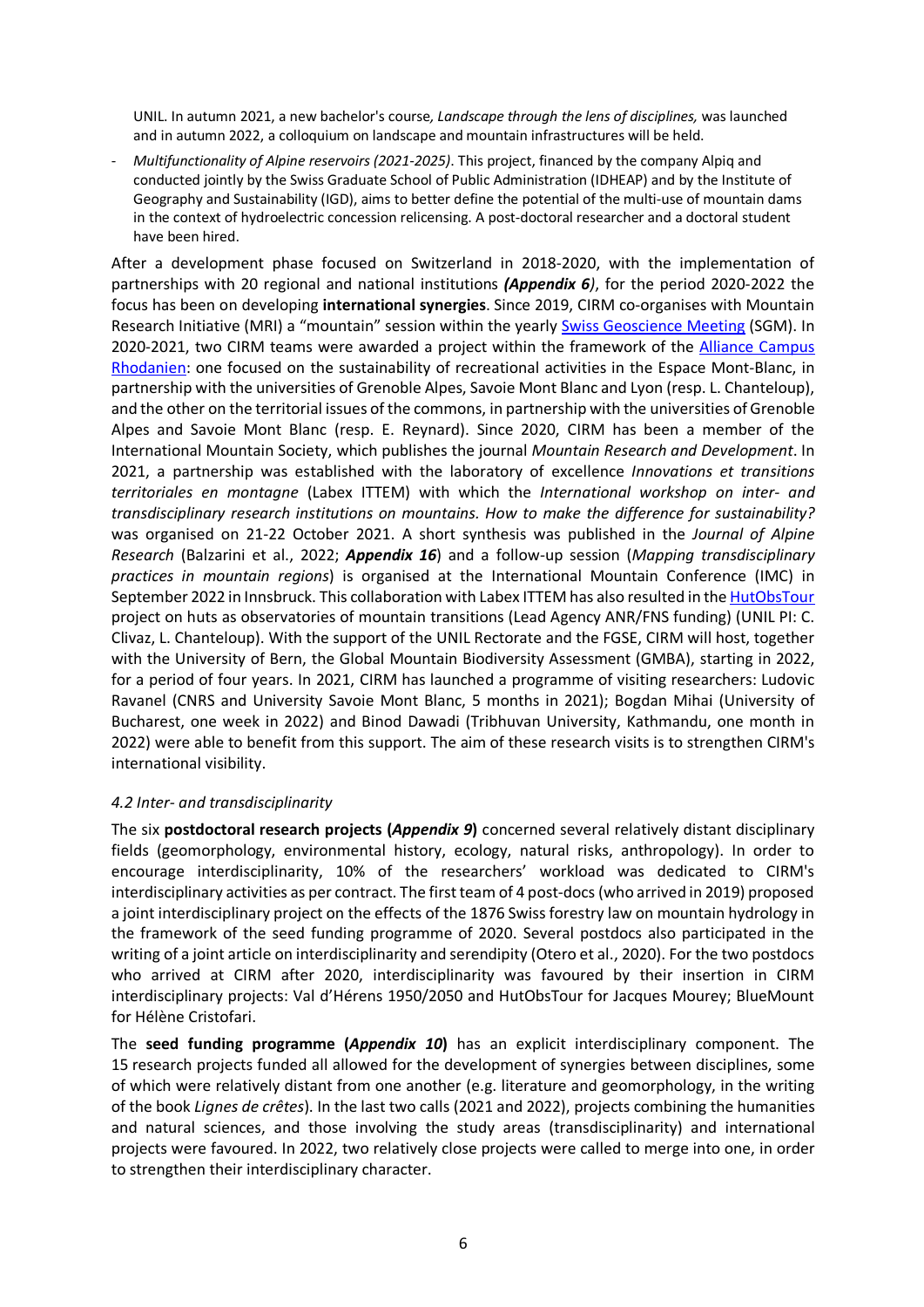Several of CIRM's activities have been specifically aimed at promoting **interdisciplinarity**. In the *Regards sur la montagne* seminar series, the speaker is invited to present his or her research in such a way that it is accessible to a non-specialist audience. Since 2019, CIRM has been collaborating with the Humanities Research Seminars of the Valais Association of Human Science Professionals (AVPSH), which aim to strengthen interdisciplinarity in the humanities and social sciences. In 2021, the CIRM team has set up a one-day continuing education course on interdisciplinarity. As a result of the first phase of CIRM's work, Otero et al (2020) published the article *Designing inter- and transdisciplinary research on mountains: What place for the unexpected?* in the journal *Mountain Research and Development*. Currently, I. Otero is conducting a similar analysis on interdisciplinary processes within the ValPar.CH project. The *Mountain and Society* events aim to develop transdisciplinary dissemination activities in relation to the two study areas. The same applies to thematic actions, such as *the Landscape Month in the Val d'Hérens*, the actions on the *1946 earthquakes* or the *Val d'Hérens 1950- 2050* participatory science project. Thanks to this intense activity in the territories, we are able to forge links with the public authorities and the population and thus strengthen transdisciplinary work.

Finally, CIRM was involved in the preparation and submission to the Swiss National Science Foundation (SNF) of the *Integrated Earth Observation for Switzerland* (IEOS) project (PI: Stéphanie Grand, FGSE-IDYST). The IEOS project provides for the instrumentation of two catchment areas (Thur, Dranses) for the integrated and long-term monitoring of the environment (atmospheric processes, morphodynamics and sediment transfers, soils, surface and groundwater, ecology). In the Dranses basin, this project is being developed in synergy with the BlueMount socio-ecological monitoring project, led by CIRM, which focuses on the interface with societal processes, based on the development of a laboratory on water demands (LABEAU seed project) and monitoring of irrigation (ODILE project, Flore-Alpes Botanical Garden), co-financed by CIRM and the BlueArk Entremont innovation cluster. Thus, UNIL is developing an intense monitoring activity, both environmental (IEOS) and socio-ecological (CIRM).

#### **5. Indicators of achievement**

In this section, we propose a series of quantitative and qualitative indicators. The quantitative indicators give orders of magnitude and do not always seem relevant to us. Other indicators (e.g. number of members, conferences and seminars) have already been presented in the previous sections.

#### *5.1 Quantitative indicators*

- **Number of publications**: This indicator does not give good results (only 50 publications reported in Serval, the repository of UNIL) because most CIRM members do not systematically indicate their affiliation with CIRM in their publications or interventions in congresses. The drafting of guidelines for indicating affiliation has not improved the situation. This is detrimental to CIRM's visibility.
- **Number of congresses** organised and scientific sessions in congresses: 7 (*Appendix 12*). CIRM organised 4 national congresses/sessions and 2 international workshops/sessions, which can be considered a good result for a young centre. In addition, 14 colloquia were organised by the members, with support of CIRM.
- **Number of invited presentations**: 12 (*Appendix 12*). During the first year, we were invited several times to present CIRM and its objectives. Subsequently, we were invited for thematic interventions, linked to the interdisciplinary status of CIRM.
- **Number and financial volume of external funds**: CIRM has obtained two large research projects: ValPar.CH (2020-2024; FOEN funding, CHF 661,760 for UNIL, of which CHF 164,300 for CIRM) and Multifunctionality of Alpine dams (2021-2025; Alpiq funding, CHF 392,145). Several smaller projects were also obtained, including the +4°C project on landscapes modified by global warming, in collaboration with WSL and the Flore-Alpes Botanical Garden (CHF 75,000 in 2022) (see Tab. 2). A seed funding project led to the Lead Agency HutObsTour project (Prof. C. Clivaz and L. Chanteloup; budget of CHF 406,415 for UNIL and EUR 289,477 for Université Grenoble Alpes). A project on Mountain Commons (lead: Prof. L. Kebir) resulting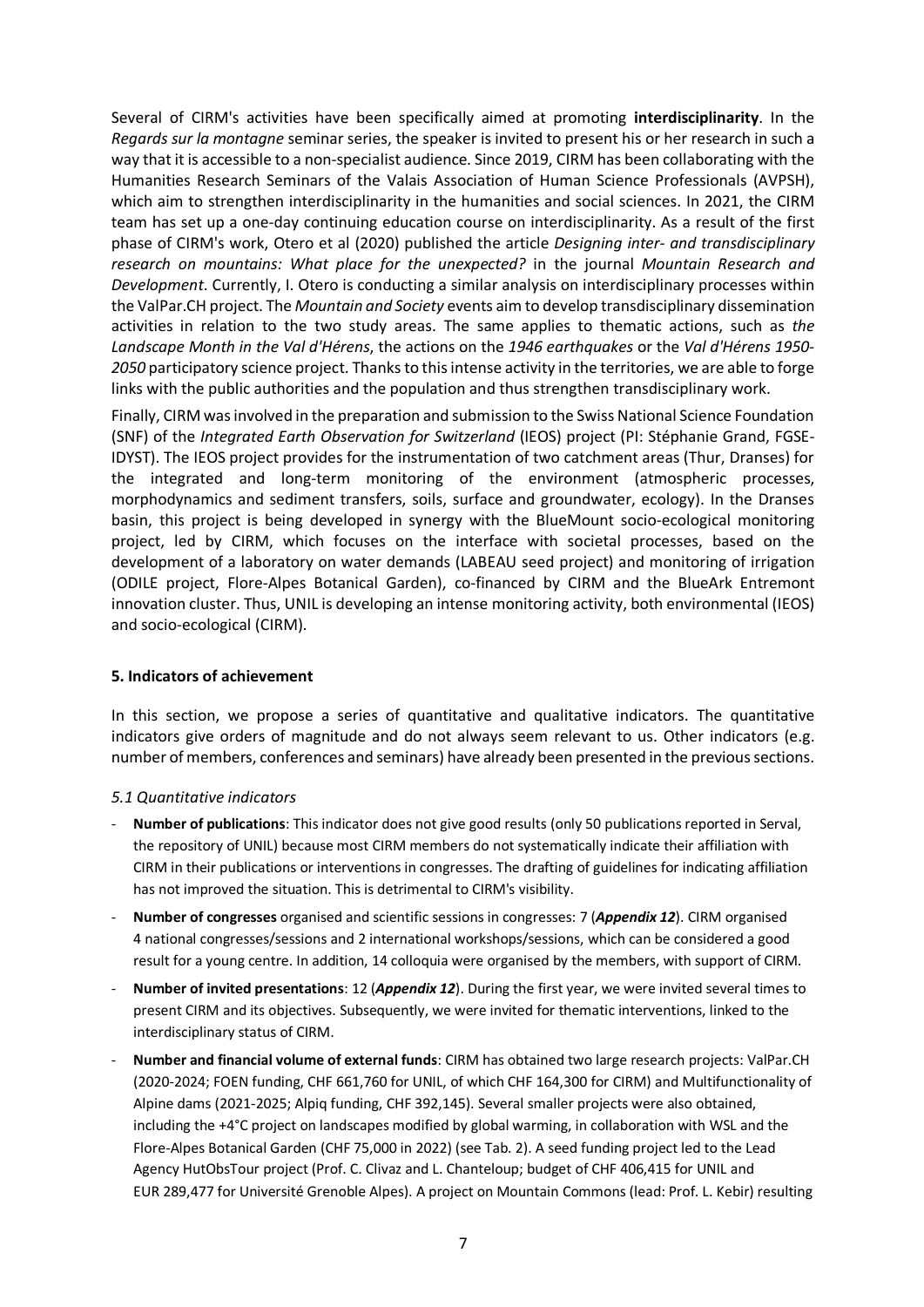from a seed funding project is currently being evaluated by the SNF. Even if these projects do not yet reach the sums invested by the Rectorate, we can consider that obtaining external funds (CHF 520,000 for 2020- 2022 (cf. Tab. 2) and more than CHF 1 million for the period 2020-2025) is a good result, even more so for interdisciplinary projects, which are sometimes difficult to be funded. Several projects are currently being set up (new mountain commons, SNF; BlueMount; LABEAU; Synergia project on mid-altitude and health), with funding negotiations underway.

- **Number of conferences, seminars and dissemination and training activities** (*Appendix 12*): CIRM (co-) organised 42 conferences, 16 *Regards sur la montagne* seminars, 35 humanities research workshops or other seminars, 9 dissemination activities and 3 training activities. It should be noted that the number of events organised did not decrease during the two years of the Covid-19 pandemic, and a large part of the conferences and seminars could be organised online.
- **Number of media appearances**: CIRM appeared in the media: 11 times in 2018; 28 times in 2019; 9 times in 2020; 46 times in 2021, reflecting an increase in CIRM's awareness. In the first three months of 2022, CIRM members have already intervened 7 times in the media. It indicates the high societal interest of CIRM.

#### *5.1 Qualitative indicators*

- **Contribution to mountain research at the Swiss and international level**: CIRM has positioned itself at the forefront of transformative research and sustainability in the mountains (cf. Otero et al. (2020) and the ValPar.CH, BlueMount or Val d'Hérens 1950/2050 projects). It has launched an annual research grant on mountains in collaboration with the Culture Service of Canton Valais. The CIRM is included in national (e.g. Swiss Geoscience Meeting "mountain" sessions, FoLAP Plenum) and international networks (member of the International Mountain Society; International Mountain Conference (IMC) in 2019 and organisation of several sessions in 2022). It took the initiative to organise an international workshop on interdisciplinary mountain research that brought together about 20 institutions in Sion in 2021. This last event had a particular impact. It was the first time that so many research centres on sustainability in mountains were brought together for a workshop focusing on transformative research. A follow-up session has been accepted as a plenary session at the IMC in Innsbruck in September 2022. Our aim is to develop an Alpine network of interdisciplinary mountain research centres.
- **Contribution to the resolution of mountain territorial issues**: Activities in the territories have contributed to the dissemination of knowledge on sustainability and climate change in the mountains, an essential basis for transformative actions. The CIRM is now well known in the Vaud and Valais Alps, and spontaneously requested for actions and research (e.g. research mandate on the reconciliation of tourism and nature protection in the Haut Val de Bagnes). It will be necessary to continue the effort of communicating research results to the stakeholders, in particular the public authorities, via the oriented research projects (e.g. LABEAU, +4°C, BlueMount).
- **Contribution to the strengthening of interdisciplinarity within UNIL**: Together with the Competence Centre in Sustainability, we have been proactive in bringing together the different strategic interdisciplinary centres of UNIL (CIR). Three meetings were held in 2020 and 2021 to discuss the challenges facing the various centres. We have developed a reflection on the place of interdisciplinarity in the academic evaluation of UNIL researchers. In October 2020, I. Otero participated with the former vice-rector F. Bussy in the UNICA *Effectively Fund inter- and Transdisciplinary Research* workshop. CIRM also organised a training day on inter- and transdisciplinarity (August 2021) and various interdisciplinary events for society. In this respect, it is worth mentioning the *Val d'Hérens 1950/2050* project, an innovative participatory and collaborative science project developed with the Service Culture et Médiation scientifique (SCMS) of UNIL. On another level, the setting up of the *Landscape Platform*, with the Centre for Historical Cultural Sciences (SHC), is a structuring action to strengthen interdisciplinarity within UNIL.
- **Contribution to the reinforcement of interdisciplinarity among its members**: CIRM has organised several events to disseminate knowledge on interdisciplinarity among its members, notably in the framework of general assemblies and during a specific training organised in 2021.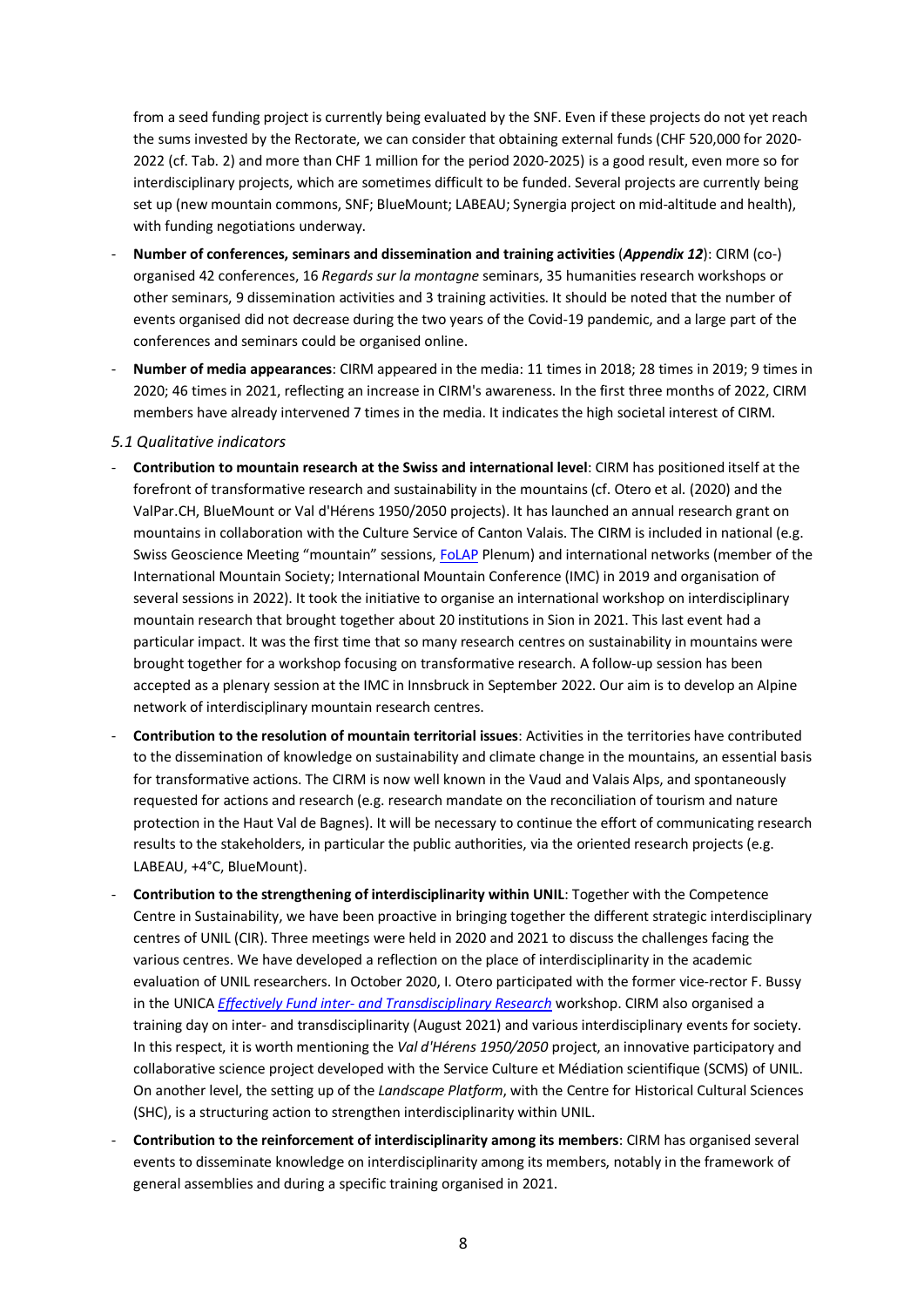#### **6. Overall balance sheet - SWOT analysis**

In this section we assess the structure of CIRM and its activities in terms of strengths, weaknesses, opportunities and threats (SWOT). The analysis is summarised here and tabulated in *Appendix 17*.

#### **Strenghts**

Interdisciplinarity is a central component of CIRM, which not only studies it but also operationalises it, in particular through the networking of researchers from a very broad spectrum of disciplines (see members' specialities). The CIRM is also very open to the diversity of themes and approaches brought by its members, while giving a certain strategic direction (priority projects were defined from 2020 onwards). The funding programmes for members, such as the seed funding programme and support for the organisation of events, are essential levers for researchers who wish to develop inter- or transdisciplinary research. In them they find a flexible, recurrent and transparent means of support. In the areas in which it operates, CIRM is recognised by local stakeholders, which enables it to position itself as a link between research and the reality of mountain areas. The CIRM has set up a rich and varied programme to disseminate knowledge to mountain populations. During the uncertain period linked to Covid-19, CIRM had to modify its programme on several occasions to adapt to the restrictions while continuing its activity, which demonstrates the structure's capacity for flexibility and adaptation. The numerous initiatives carried out by the CIRM are very diverse, which gives members, partners and stakeholders in the territories a wide range of possibilities to concretely develop interdisciplinary projects.

#### **Weaknesses**

For some members, the structure and missions of CIRM are not sufficiently clear, particularly in identifying what are the responsibilities of the research institutes to which the members are attached and what are the responsibilities of CIRM. Although CIRM brings together researchers from five faculties, some disciplines and faculties are under-represented, e.g. law, psychology, economics or medicine). Outside the University, the CIRM lacks visibility compared to other university institutions located in the same areas, for example the EPFL (Alpole) in Valais. The fact that the CIRM is a nonpermanent structure makes it difficult, if not impossible, to think in the long term. As human resources are also non-permanent, the contracts of the CIRM team members are fixed-term, which makes the working conditions less than optimal.

#### **Opportunities**

There are many opportunities for CIRM in terms of positioning, intervention in the study areas and as an interface structure between science and policy. Thus, in pursuing its role as a catalyst, CIRM can position itself in the future as a provider of research results for mountain territories and as an incubator of projects and databases in the action areas. It will also be able to develop mutual knowledge between members and partners, and between partners themselves. The aim is also to develop joint study areas and joint data collection with *in situ* laboratories, mainly in the framework of the BlueMount project and around areas where UNIL has a long experience of interdisciplinary research (Vallon de Nant, Val d'Hérens, Entremont). CIRM's international anchorage, via collaborations with the GMBA and the Labex ITTEM for example, opens numerous opportunities for collaboration, such as the HutObsTour project, which is already underway. The development of online communication tools, which was accelerated during the Covid-19 pandemic, is a real opportunity for CIRM and its networking. Finally, the CIRM, which is well established on the UNIL site in Sion, will be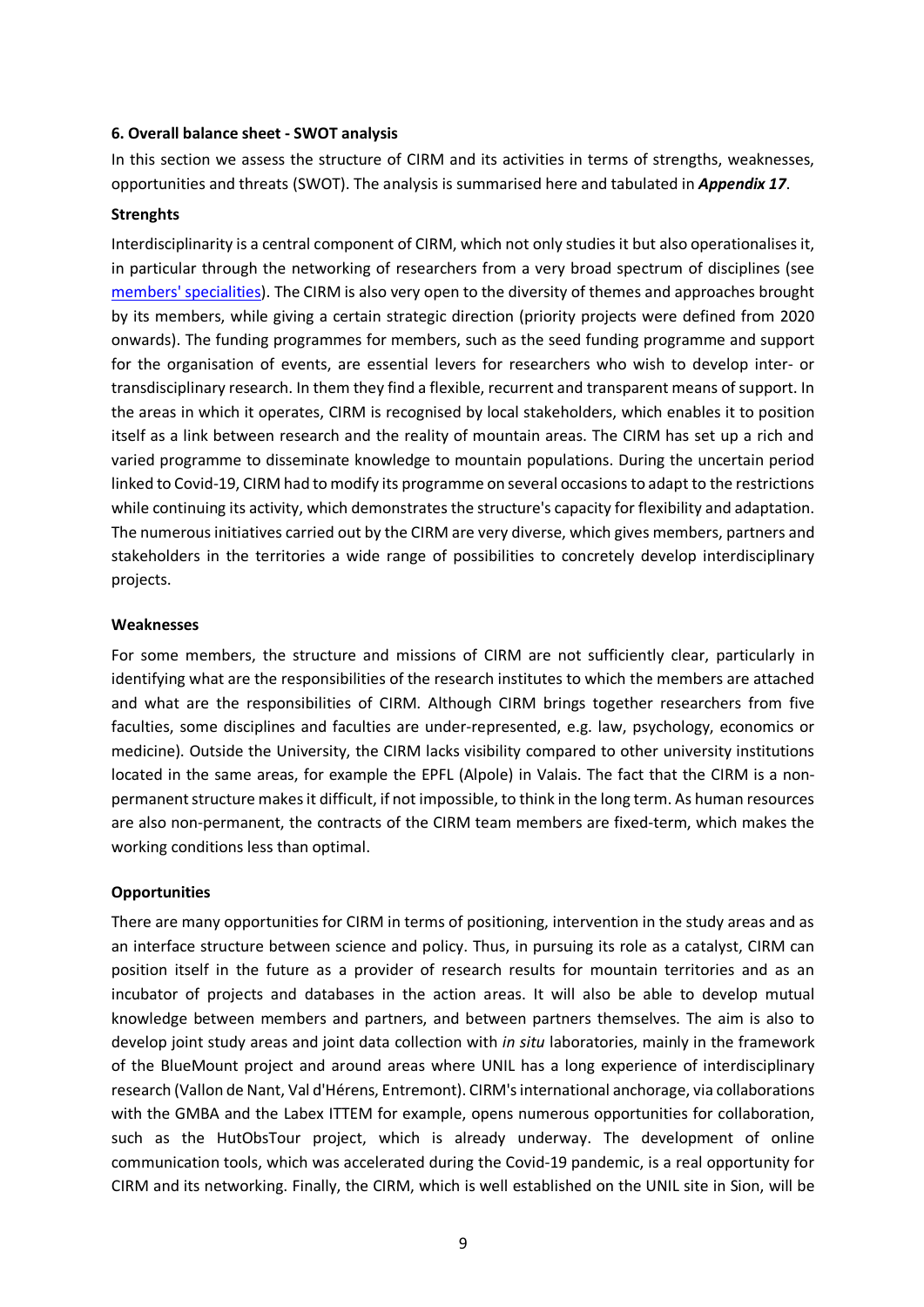able to continue to develop synergies with nearby initiatives in the mountains (CLIMACT, Alpole in particular) and the initiatives of the Higher Education Department of the Canton of Valais for the development of a Campus-Valais (strengthening of UNIL in Valais and possible relocation of UNIL Sion site next to the Sion city centre; synergies with other higher education institutions, including Alpole).

## **Threats**

The CIRM team works mainly at the Sion site of the University of Lausanne, which is sometimes considered remote by some researchers working on the Dorigny campus, thus discouraging participation in CIRM activities taking place physically at the Sion site. In addition to this physical distance, the CIRM is not a real physical centre; it is above all a network and not an institute. Several other initiatives on mountains, notably CLIMACT (UNIL-EPFL) or Alpole (EPFL), are very close to CIRM's activities; all this could lead to a blurring of CIRM's identity and originality, which is truly oriented towards interdisciplinarity and integrated studies of socio-ecological systems. At the same time, these risks are also opportunities to transform CIRM into a true mountain research centre in the heart of the Alps; for this, a physical centre on the Sion site would be essential.

# **7. Development plan**

In view of the place that the CIRM has come to fill in terms of interdisciplinary research on mountains and its innovative character, it seems fundamental to us to ensure its continuity by renewing it for at least a four-year period. To this end, we propose two scenarios: a *stabilisation scenario* which consists of consolidating the work carried out to date, and a *development scenario* which aims to give the CIRM a real international scope (*appendix 18*).

#### **Stabilisation scenario**

In this scenario, we assume a constant budget from the UNIL management (500 kCHF/year), with additional faculty contributions to be defined. The objective will be to maintain CIRM's strengths, seize opportunities and improve weaknesses, in particular by further clarifying CIRM's positioning in relation to other structures and initiatives.

Firstly, it is a question of clarifying **CIRM's identity** and strengthening its **position** as a centre of expertise on mountain issues, at the interface between natural sciences, humanities, social sciences and health sciences, and as a link between disciplinary research and the stakeholders in mountain territories. In this way, we want to perpetuate and strengthen CIRM's role as a catalyst at the interface between research and society, particularly policy-making.

In terms of research topics, we propose to focus CIRM's activities on **five priority themes:**

- **Adaptation of mountain territories to climate change.** The research will focus on adaptation, which will make it possible to synergise the actions of CIRM and those of the Centre for Climate Impact and Action (CLIMACT, UNIL-EPFL), which focuses more on the processes of combating climate change. We plan to develop this axis in collaboration with CLIMACT, with the "Margins, Environment, Landscape" research group of IGD, at the Sion site, with the climate plans of the cantons of Vaud and Valais (e.g. with certain CIRM partners such as the Foundation for Sustainable Development of Mountain Regions (FDDM) or the Research Centre on Alpine Environment (CREALP) and more generally with the municipalities of the study regions. The *Val d'Hérens 1950/2050* and *BlueMount* projects will be two structuring projects for this research axis. For these two projects, we foresee a consolidation phase of 3 years (-> 2025).
- **Biodiversity and landscape.** This axis will focus on the one hand on interdisciplinary analyses of biodiversity and its evolution, as well as the perception of nature's values, and on the other hand on interdisciplinary research on landscapes, their perception by different groups of actors and the services provided by landscapes to society. The priority projects *ValPar.CH* (-> 2024) and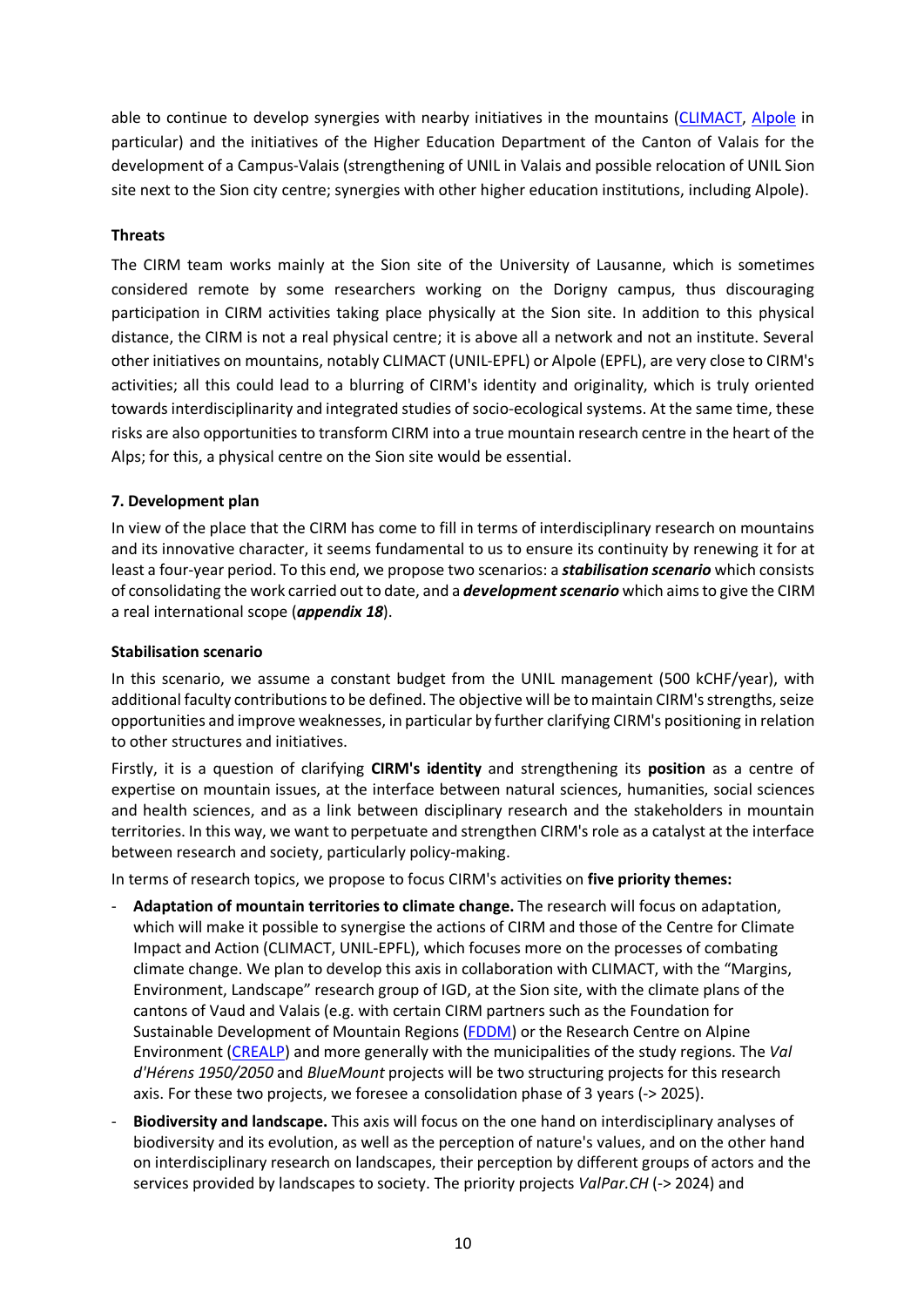*BlueMount* (-> 2025) will be structuring for the "biodiversity" axis, while the "landscape" axis will be developed within the Landscape Platform, in collaboration with the Centre for Historical Cultural Sciences (SHC) of the Faculty of Arts and with the Research group "Margins, Environment, Landscape" (MEP) of the IGD. The integration of the Global Mountain Biodiversity Assessment (GMBA) at UNIL will also contribute greatly to the development of the "biodiversity" axis.

- **Water and energy**. This axis will be based on the results obtained so far in the seed LABEAU project and various actions carried out in the Entremont, with strong collaborations with three CIRM partners - the Alpine Centre for Phytogeography (CAP), the Regional Centre for the Study of Alpine Populations (CREPA) and the Museum of Bagnes - and with the BlueArk Entremont innovation cluster, with which CIRM has already developed several fruitful collaborations (research projects, scientific events). The structuring projects for this axis will be *BlueMount* (-> 2025) and *Multifunctional dams* (-> 2025).
- **Health in the mountains**. This axis will focus on the effect of altitude on human health. Strong collaborations will be developed with the UNIL's Interdisciplinary Centre for Sports Research and with the Spark Valais innovation centre, which will occupy the HES-SO Valais/Wallis Health Campus in Sion by 2024. The aim is thus to develop synergies both within UNIL and on the Valais campus (Spark Valais). Contacts are underway, but for this axis, a priority project will have to be developed, as for the other axes, which could be the spin-off of the seed project of Prof. G. Millet on the effects of moderate altitude on health, for which a Sinergia project (SNF) is being written.
- **Economy and tourism**. For this axis, we plan to reinforce the synergies already strongly developed - with the research group "Cultures and natures of tourism" (IGD), on the UNIL site in Sion. The structuring projects for this axis are *HutObsTour* (-> 2025), *Val d'Hérens 1950/2050* and a third structuring project could be the *Commount* project on new mountain commons, currently under evaluation by the SNF. The two network strengthening projects in the framework of the Alliance Campus Rhodanien programme (2021-2022), on sustainable recreational activities and on the commons, will also enable to strengthen international collaborations in the field. Finally, the initiative to create a *Valais Tourism Lab*, in collaboration with the HES-SO Valais-Wallis, could be used to develop this research area.

**From a methodological** point of view, three approaches will be favoured:

- **Transformative research towards sustainability**. We want to favour approaches that aim, in the long run, at the transformation of mountain territories and societies towards more sustainability. This involves both conceptual work on transformative research and its implementation (as studied by I. Otero, within the framework of ValPar.CH) and applied research in mountain territories, as we are doing for example in the *Val d'Hérens 1950/2050* and *BlueMount* projects, or through our involvement in *ALTER - Altitude Laboratory - Transition Experiments* (Val d'Anniviers, 2022). We want to develop this approach in collaboration with international partners, e.g. Labex ITTEM.
- **Socio-ecological systems**. In most of the research areas, we will favour an approach at the interface between nature and society. In particular, we will develop tools for the analysis and long-term monitoring of socio-ecological systems. The BlueMount project will be a structuring factor, in particular through the ongoing development of a conceptual model of observation, and we will develop an approach that is complementary to the IEOS project, which focuses primarily on natural systems.
- **Inter- and transdisciplinarity**. This approach was already central during the present period. We want to continue with the same approach, around structuring projects such as *Val d'Hérens 1950/2050*. We also want to continue our role as facilitator of interdisciplinarity.

Concerning **CIRM's organisation,** we do not foresee any major changes. As the support instruments (seed funding, assistance in organising events) have proved their worth and have enabled a real operationalisation of interdisciplinarity, we plan to maintain them as they are. The same applies to the